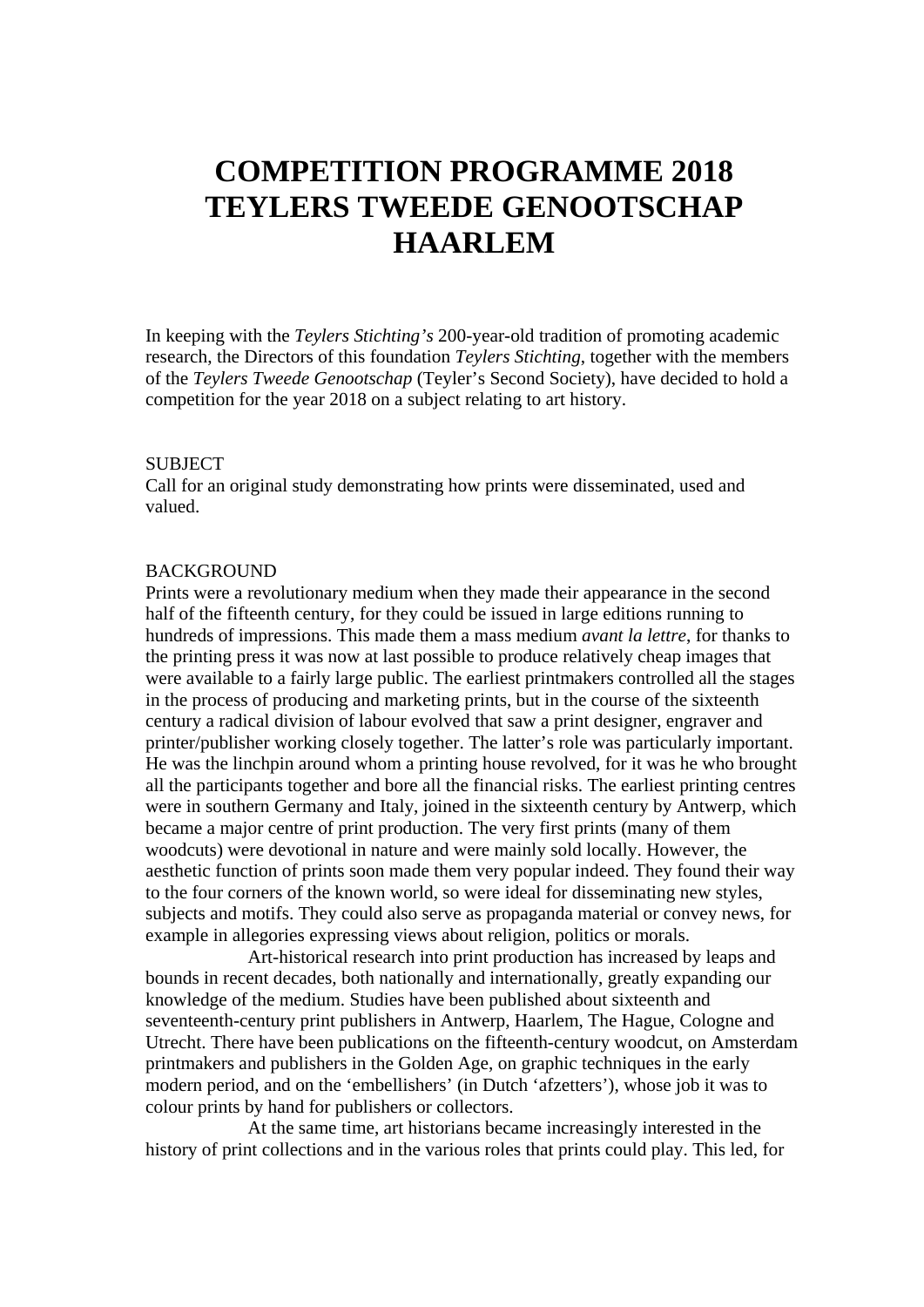instance, to the publication in 2003 of *Collecting Prints and Drawings in Europe, c. 1500-1750,* and to the exhibition *Prenten in de Gouden eeuw. Van kunst tot kastpapier,* which was staged in Museum Boijmans Van Beuningen in Rotterdam in 2006. Although the main outlines of this research area have now been defined, and there is widespread recognition that prints could fill a large range of functions, from collectible item to packing paper, we do not have anything like a full picture of the way in which they made their way and functioned throughout the world, precisely because of the huge scale of the output in the early modern period.

The prize can therefore be awarded to the author of an original study that contributes to our knowledge of the distribution, use and appreciation of prints. It could, for example, be a study about the print trade, collecting prints, about their use by artists and architects, or about the part played by prints in spreading scientific knowledge or political or religious ideas. The study can cover a period between roughly 1450 and 1800, with the emphasis on the northern or southern Low Countries. It could examine one or several case studies, or adopt the approach of an overview shedding a light on wider issues surrounding the subject.

#### FORM OF ENTRY

**Entries should consist of either one extended study, in the form of a text prepared for publication, or of several publications, most of which have appeared in the three years prior to 1 January 2021. For the second option, the entrants shall be either the sole author or one of the principal authors; the entrants must also submit an unpublished text, written specifically for the competition, which sets out the earlier publications in a broader academic context.**

#### PROCEDURE

In order to qualify for the competition, candidates should submit four copies of their entry to the Directors of the *Teylers Stichting* (Spaarne 16, 2011 CH Haarlem) by 1 January 2021 at the latest. Entries received after that date will not be considered. The texts should be submitted in either Dutch, French, German or English. In accordance with the provisions of Pieter Teyler van de Hulst's will, the author's name must not appear on the unpublished texts. Instead, the texts should be submitted anonymously, identifiable only by a maxim or saying. Entries should be accompanied by a sealed envelope, marked with the maxim that identifies the entry and containing the author's name and address.

#### JUDGING

The judging will be carried out by the members of the *Teylers Tweede Genootschap,* who will submit their recommendation to the Directors of the Teyler Foundation within four months of the closing date for submissions. The Directors' decision, which will be made within one month, will be final. All candidates will be notified as soon as a decision is made.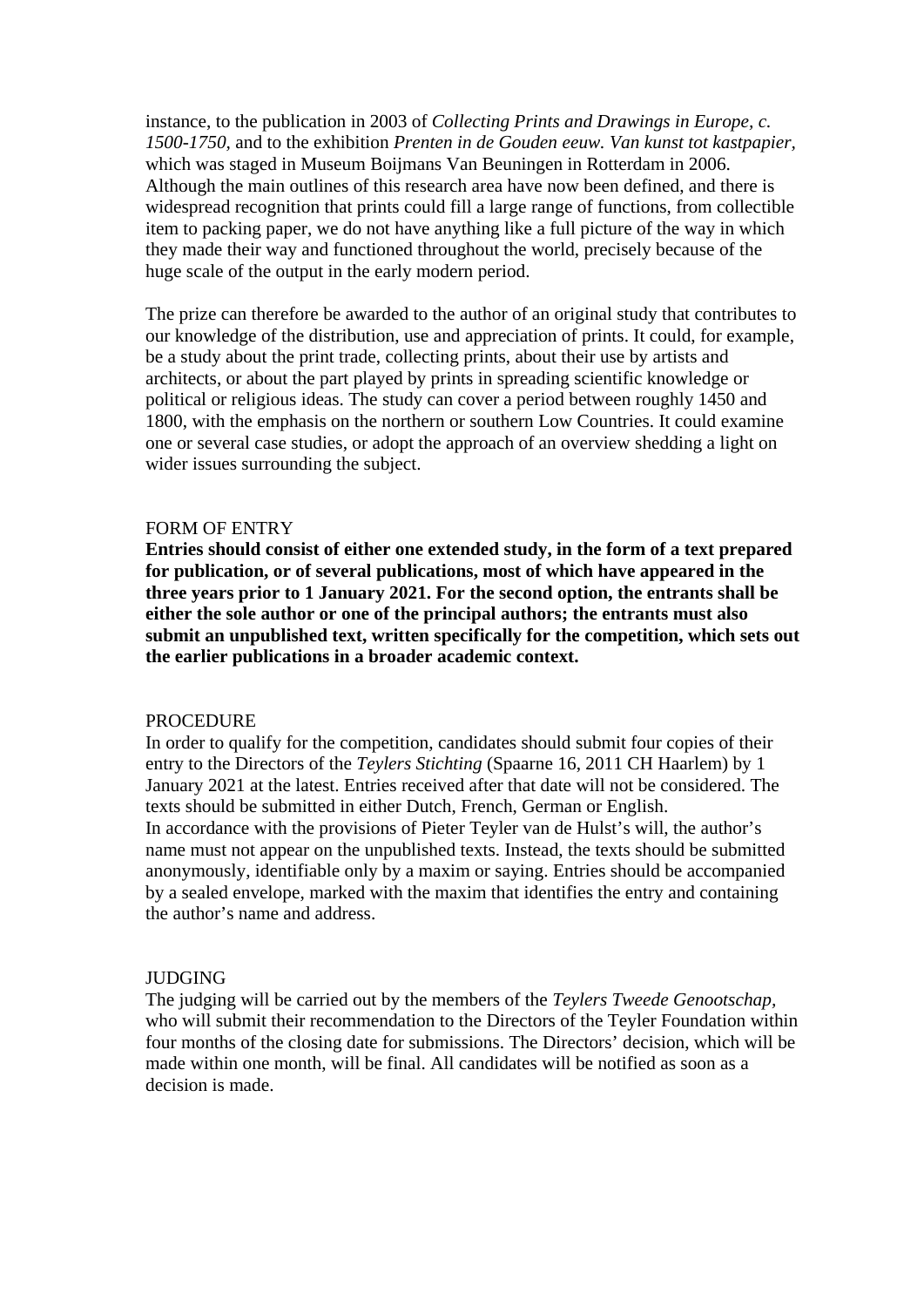## PRIZE

The prize consists of a gold medal struck from the *Teylers Tweede Genootschap's* dies. The medal will be awarded to the winner(s) at a special ceremony in the *Teylers Museum.* Professional journals and the press, and possibly other interested parties and institutions, will receive ample advance notice of the award ceremony.

# PUBLICATION

Responsibility for publication rests with the author of the winning entry, although the *Teylers Stichting* and the *Teylers Tweede Genootschap* may consider lending assistance. On publication, reference should be made to the fact that the text has received an award from the *Teylers Stichting.*

## INFORMATION

Further information may be obtained from the secretary of the society (see below). Journal editors and others who wish to draw the attention of their readership to the competition, but who do not wish to print the competition details in full, are urged to advise intending candidates to consult the programme for full details of the competition. Copies of the application form are available from the secretary.

For more information about Pieter Teyler van der Hulst, the *Teylers Stichting* and its related institutions, such as the two learned societies, the museum and the almshouses, please consult *Teyler 1778-1978* (Haarlem 1978) and *De idealen van Pieter Teyler. Een erfenis uit de Verlichting* (Haarlem 2006).

## CURRENT COMPETITIONS

- Competition 2016 (literature): over de invloed van de Middeleeuwen op de samenleving en culturele praktijk sinds de tijd van het Humanisme (closing date 31 December 2018)
- Competion 2017 (biology): a critical study on optimising the sustainable multifunctionality of soils (closing date 31 December 2019)

For full details of the competitions, apply to the secretary.

## SECRETARY

Dr. Y.L. Bleyerveld: bleyerveld@rkd.nl

## **SUBMISSIONS**

Submissions should have reached the Directors of the *Teylers Stichting* (Spaarne 16, 2011 CH Haarlem) before 1 January 2021.